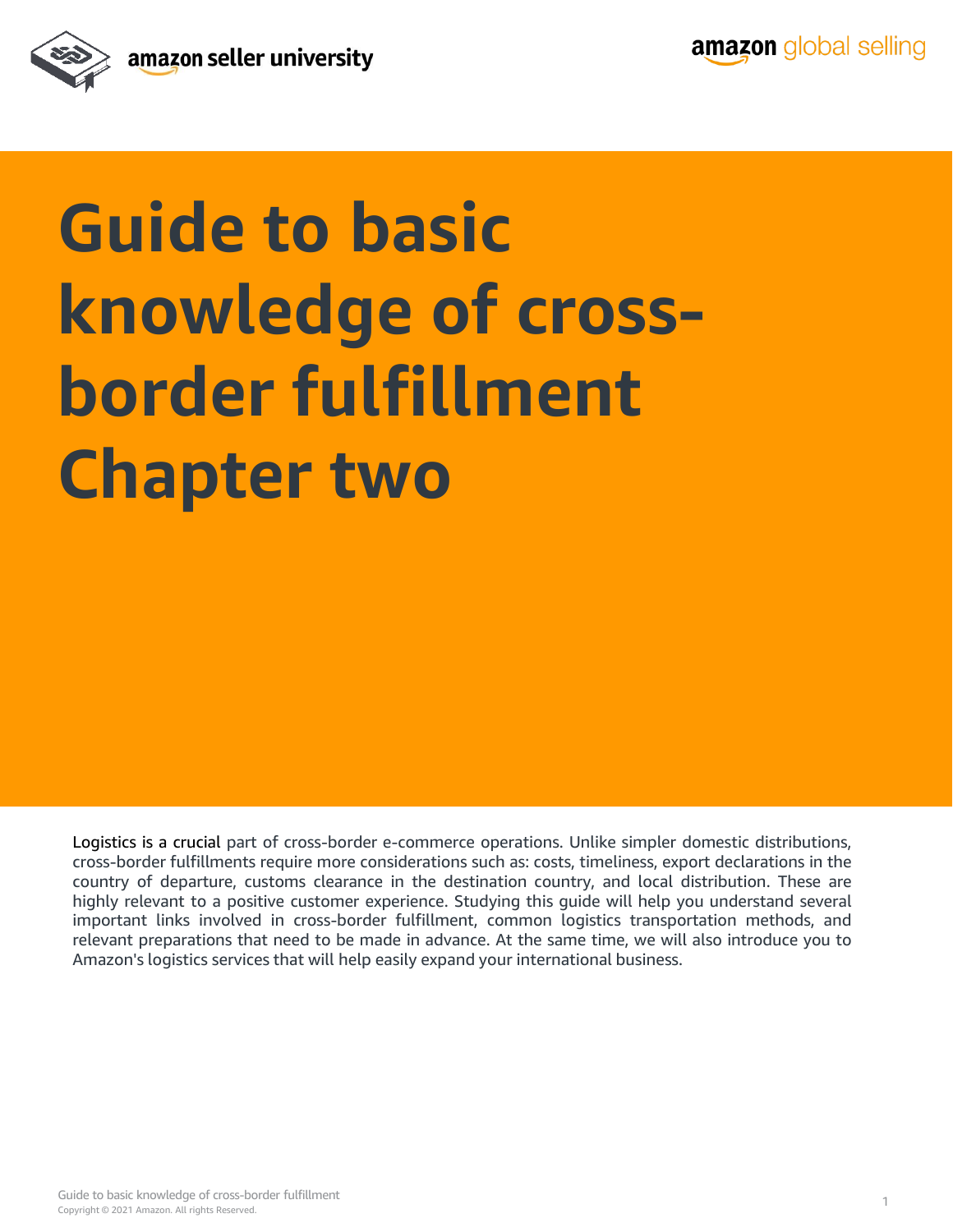# **2. Choose the crossborder fulfillment model**

As a seller, when you develop a cross-border export e-commerce business, you must not only consider optimizing logistics costs, but also take into account the buyer experience and deliver goods to buyers on time and in good condition. How can I choose the logistics method appropriate for my business situation? If you want to learn more about this issue, let us quickly explore the transportation methods for crossborder fulfillment!

| 2.1 Common transportation methods for cross-border fulfillment |  |  |
|----------------------------------------------------------------|--|--|
| 2.2 Explanation of terms in this chapter                       |  |  |

There are four chapters in this course. If you wish to learn about other chapters, please look for them under [Related Topics.](#page-5-0)

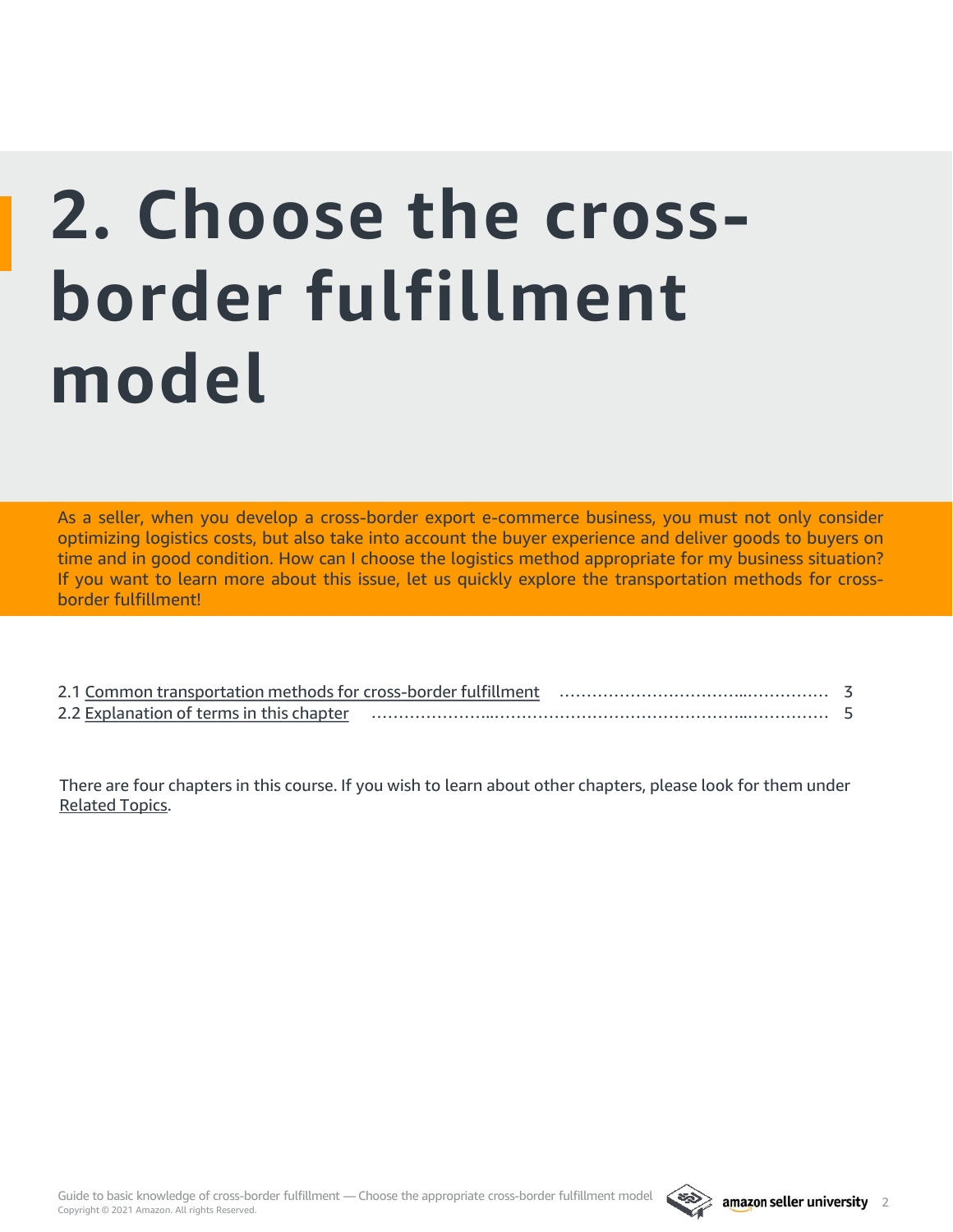## <span id="page-2-0"></span>**2.1 Cross-border fulfillment transportation**

The most common transportation methods of cross-border fulfillment are: **International express**, **Air transportation** and **Sea transportation**. Next, we will introduce these transportation methods in detail for you so that you may better choose the transportation method that suits your business according on your own commodity properties and business needs.

#### **2.1.1 International express**

International Express: Refers to express and logistics services carried out between two or more countries (or regions). When the international express mail arrives at the destination country, it needs to be delivered in the destination country before the express mail can be delivered to the final destination. International express parcels deliver fast and excellent service, but the price is relatively high. Common logistics carriers include UPS, DHL Express, and FedEx.

#### **2.1.2 Sea transportation**

Sea transportation: Refers to a method of using ships to transport goods between ports in different countries and regions through sea lanes. Sea transportation includes **FCL by sea** and **LCL by sea**.

- FCL shipping: FCL stands for full container load. Refers to cargo for which there is only one consignor for the whole container and the consignor is responsible for packing, counting, stowage and lead sealing of freight. The common dimensions of the internationally unified standard container are 20'GP, 40'GP, 40'HQ and 45'HQ;
- Shipping LCL: LCL stands for less container load. Refers to cargo for which the consignor has consigned less than a full container of goods, and in which the agent (or carrier) sorts and organizes the goods and consolidates the goods sent to the same destination into a certain amount, then packs them into the box.



### **Should you choose FCL or LCL?**

Your choice depends on the volume of the goods you want to consign. The minimum size of a standard shipping container is 20 feet. If the volume of the consignment is less than  $20m^3$ , it is recommended to use LCL transportation; if it is greater than 20m<sup>3</sup>, use FCL for transportation.

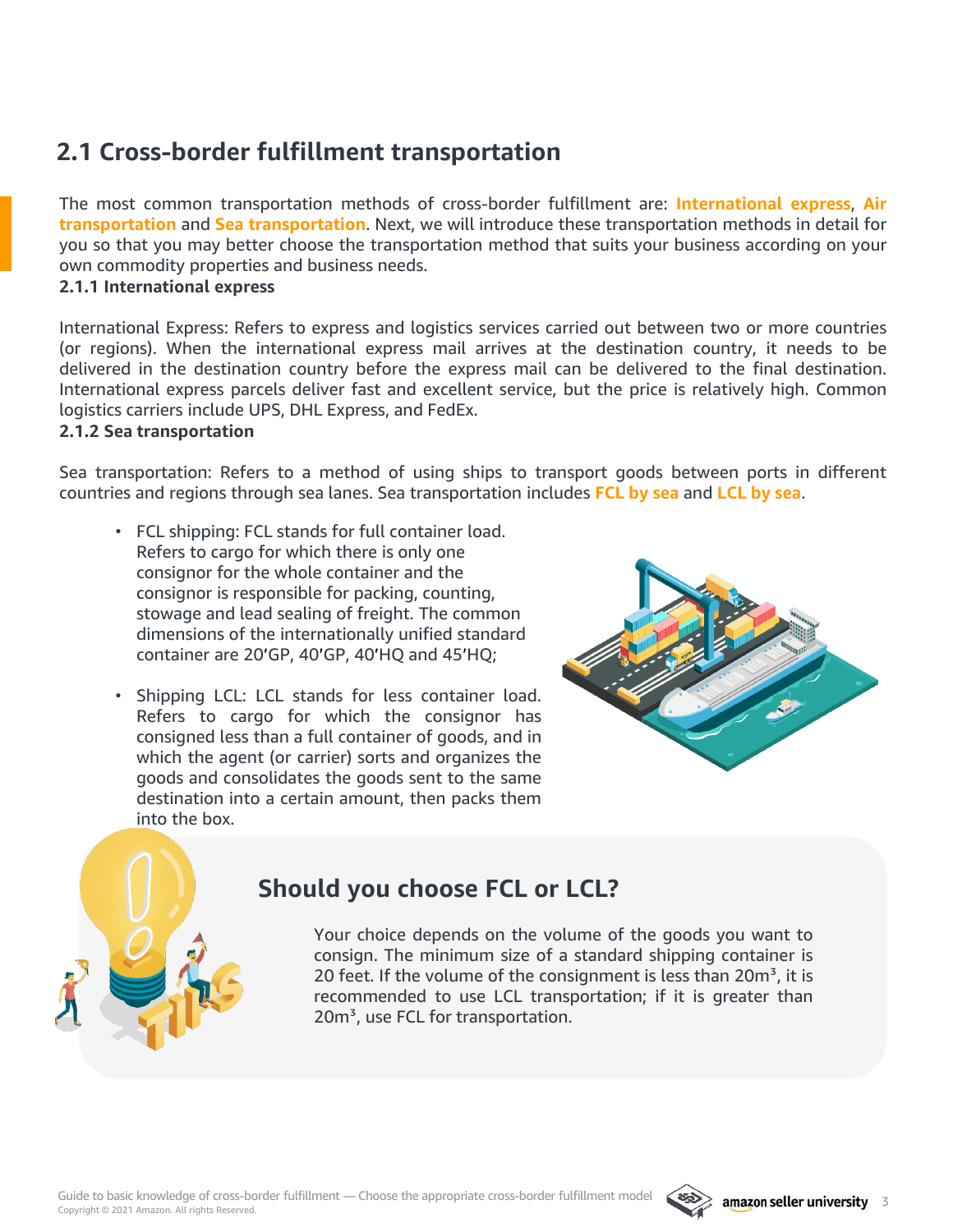Sea transportation generally includes two methods: "**Sea+Truck**" and "**Sea+Courier**":

- Sea+Truck: Refers to the use of logistics **<sup>1</sup>** by sea and customs clearance in the destination country through normal sea transportation, followed by the use of trucks to transport the goods to the warehouse after arriving at the destination port;
- Sea+Courier: Refers to the use of sea transportation for logistics and the use of a courier for customs clearance in the destination country in which the goods are delivered to the warehouse by a courier or postal vehicles after arriving at the destination port.

#### **2.1.3 Air transportation**

Air transportation: Refers to a mode of transportation that uses airplanes as a means of transportation for cargo. Similar to sea transportation, air transportation can also be divided into two methods: "**Air+Truck**" and "**Air+Courier**".

- Air+Truck: Refers to the use of air transportation and customs clearance in the destination country through normal air freight, followed by the use of trucks to transport the goods;
- Air+Courier: Refers to the use of air transportation for logistics and the use of a courier company to carry out customs clearance in the destination country, followed by the use of a courier or postal vehicles to transport the goods.



#### **2.1.4 Comparison of transportation methods**

The above introduction has given you a preliminary understanding of various modes of transportation. So, how do you choose between these modes of transportation, and which types of goods are suitable for them? Use the comparison table below to choose the right method for your business needs.

| <b>Transportation</b><br>method             | <b>Billing</b><br>unit.                                       | <b>Dimensions</b><br><b>Attributes</b>            | <b>Product properties</b>                                                                                                                                                                      | <b>Transpor-</b><br>tation<br>cycle 2 | <b>Shipp-</b><br>ing<br>rates |
|---------------------------------------------|---------------------------------------------------------------|---------------------------------------------------|------------------------------------------------------------------------------------------------------------------------------------------------------------------------------------------------|---------------------------------------|-------------------------------|
| International<br><b>Express</b><br>delivery | Kilogram                                                      | Single side<br>dimension<br>Less than<br>3 meters | Products that are light in mass,<br>high in unit price, and subject to<br>seasonal and time constraints,<br>such as electronic chips, and<br>branded fashion products.                         | short<br>around<br>$2-4$ days         | high                          |
| <b>Sea</b><br>transportation                | cubic meters                                                  | Overweight<br>and over-<br>long<br>product        | Any product can be transported,<br>and the unit price of the<br>product is relatively low, such as<br>furniture and textiles.                                                                  | long<br>around<br>$30 - 50$<br>days   | Low                           |
| air<br>transportation                       | Kilogram<br>Usually<br>45 kilograms<br>and up for<br>shipment | $3.18*2.54*$<br>$1.6$ (m)<br>or less              | Products with relatively<br>light<br>relatively<br>high<br>weight,<br>unit<br>price, and high seasonal and<br>time<br>constraints,<br>such<br>as<br>clothing<br>electronic<br>and<br>products. | medium<br>around<br>10 days           | middle                        |

1. First-haul logistics: In all links of cross-border fulfillment, goods are transported from one country or region to another country or region by sea, land or air. This link is called first-haul logistics.

2. In case of force majeure, the transportation time may be delayed to varying degrees. Please contact your logistics carrier for details.

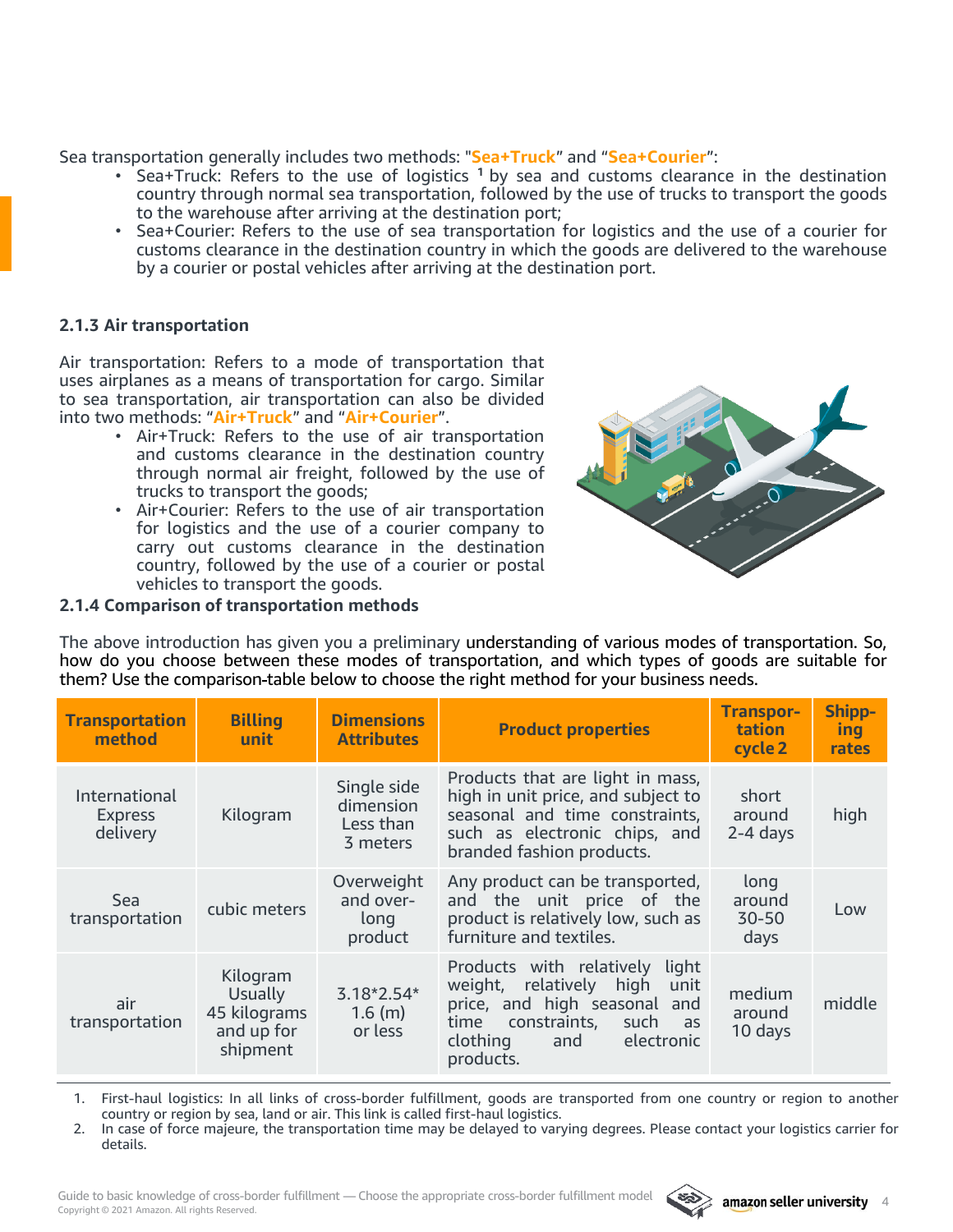#### <span id="page-4-0"></span>**Important:**

- It is recommended that you decide the transportation method based on the long-term understanding of the volume, weight, amount and attributes of the products sold;
- At different stages of the product life cycle, such as new product launches, emergency shortages, and inventory replenishment, you may find it better to choose a transportation method based on the specific scenario;
- In addition to product attributes, **production lead time and available re-stocking funds** are also important determinants.

### **2.2 Explanation of terms in this chapter**

| Term                 | <b>Explanation</b>                                                                                                                                                                 |
|----------------------|------------------------------------------------------------------------------------------------------------------------------------------------------------------------------------|
| First-haul logistics | In all links of cross-border fulfillment, goods are transported from one country<br>to another country or region by sea, land or air. This link is called first-haul<br>logistics. |

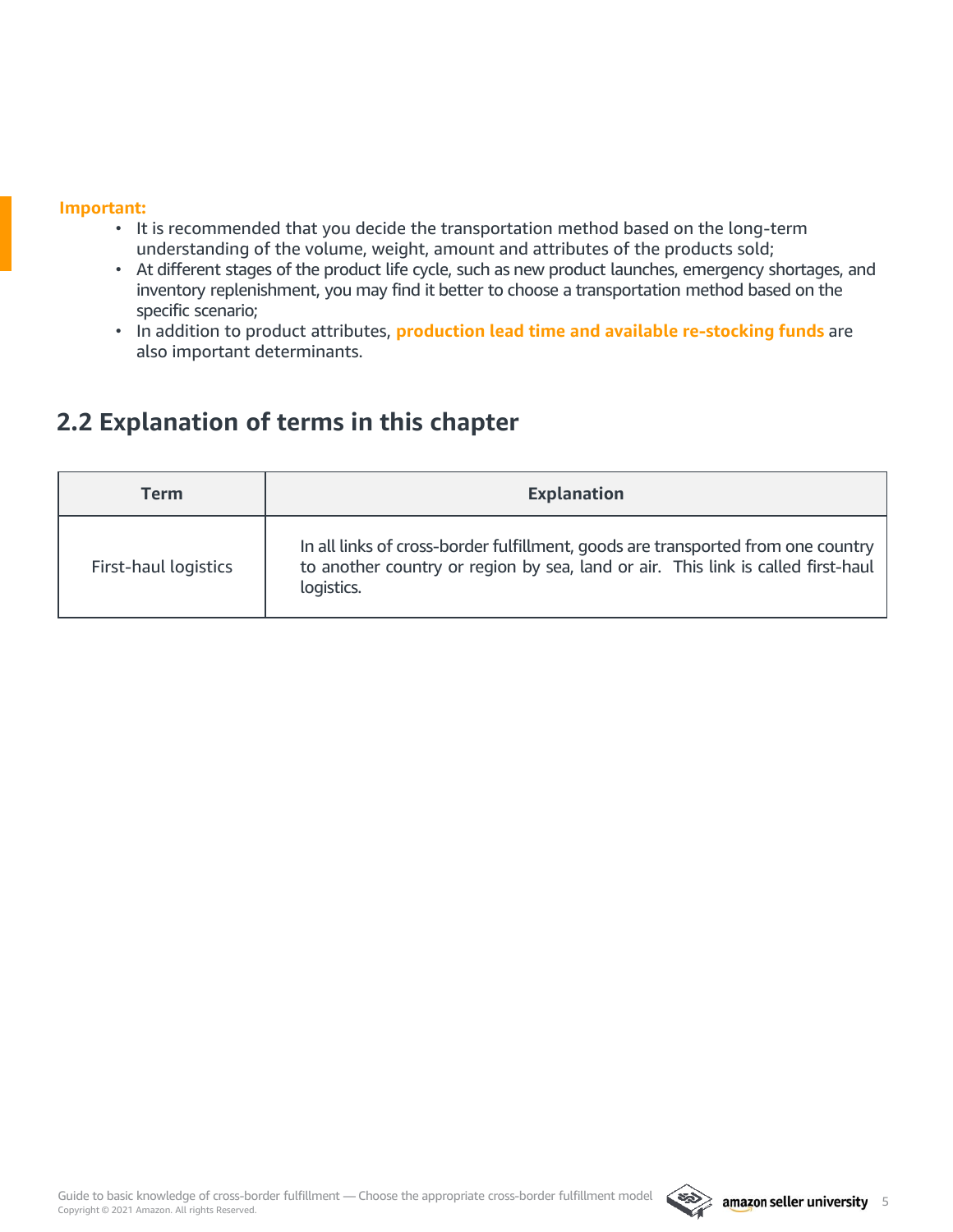# <span id="page-5-0"></span>**Related Topics**

#### **Basic knowledge of cross-border fulfillment**

- 1. What is cross-border fulfillment?
- 2. Choose the appropriate cross-border fulfillment model
- 3. A key aspect of cross-border fulfillment—import and export customs
- 4. FBA solutions

**Paths**: Amazon Seller Central > Performance > Seller University > Search for the name of learning materials

**Quick links:** Amazon Seller University [North America Stores,](https://sellercentral.amazon.com/learn/ref=xx_su_dnav_xx?ref_=xx_swlang_head_xx&mons_sel_locale=en_US&languageSwitched=1) [Europe Stores](https://sellercentral.amazon.co.uk/learn/ref=xx_su_dnav_xx?ref_=xx_swlang_head_xx&mons_sel_locale=en_GB&languageSwitched=1), [Japan Store](https://sellercentral-japan.amazon.com/learn/ref=xx_su_dnav_xx?ref_=xx_swlang_head_xx&mons_sel_locale=en_JP&languageSwitched=1)

| <b>Seller University</b>                                                                                                        | Search<br>$\alpha$                                                                                                                                                                                                                                                                                       |                                                                                                                                                                                                                                                                                                                                                                                            |
|---------------------------------------------------------------------------------------------------------------------------------|----------------------------------------------------------------------------------------------------------------------------------------------------------------------------------------------------------------------------------------------------------------------------------------------------------|--------------------------------------------------------------------------------------------------------------------------------------------------------------------------------------------------------------------------------------------------------------------------------------------------------------------------------------------------------------------------------------------|
|                                                                                                                                 | Home > Topic: Essential Modules for Asian Global Seller > Cross-border Logistics Basics 1.2 - Choosing a proper Cross-border Logistics Model                                                                                                                                                             |                                                                                                                                                                                                                                                                                                                                                                                            |
| <b>Browse topics</b>                                                                                                            | Cross-border Logistics Basics 1.2 - Choosing a proper Cross-border Logistics<br>Model                                                                                                                                                                                                                    | e Previous / Next >                                                                                                                                                                                                                                                                                                                                                                        |
| △ Essential Modules for Asian Global Seller                                                                                     | $\infty$<br>amazon seller university                                                                                                                                                                                                                                                                     | amazon global selling                                                                                                                                                                                                                                                                                                                                                                      |
| Cross-border Logistics Basics 1.1<br>- What is cross-border logistics?                                                          |                                                                                                                                                                                                                                                                                                          |                                                                                                                                                                                                                                                                                                                                                                                            |
| Cross-border Logistics Basics 1.2<br>- Choosing a proper Cross-border<br><b>Logistics Model</b>                                 | <b>Guide to basic</b><br>knowledge of cross-                                                                                                                                                                                                                                                             |                                                                                                                                                                                                                                                                                                                                                                                            |
| Cross-border Logistics Basics 1.3<br>- Important Cross-border<br>Logistics Steps - Import & Export<br><b>Customs Procedures</b> | <b>border fulfillment</b><br><b>Chapter two</b>                                                                                                                                                                                                                                                          |                                                                                                                                                                                                                                                                                                                                                                                            |
| Cross-border Logistics Basics 1.4<br>- Amazon Logistics Solutions                                                               | View in: English<br>中文<br>medine<br>Tiêng Mét 만국어<br>View important steps of import and export customs pr.                                                                                                                                                                                               |                                                                                                                                                                                                                                                                                                                                                                                            |
|                                                                                                                                 | Module<br>Cross-border Logistics Basics 1.2 - Choosing a proper Cross-border Logistics Model<br>What you'll learn:<br>Choose a cross-border logistics approach that is appropriate for your business situation to optimize<br>logistics costs and deliver goods to buyers on time and in good condition. | More Information<br>· Essertial Modules for<br>Asian Global Seller<br>· Arrazon Advertising Basics<br>1.2 - Introduction to<br>Sponsored Products<br>· Amazon Advertising Basics<br>13 - Introduction to<br>Sponsored Brands<br>· Arrazon Advertising Basics<br>1.4 - Introduction to<br>Spomored Display<br>· Amazon Advertising Basics<br>1.5 - Introduction to Brand<br>Flagship Stores |

Learn more about Amazon Advertisements:

- FBA: How can I do first-haul transportation of inbound cross-border fulfillment? Search "AGL"
- Amazon helps you with last-mile goods delivery. Search "FBA"
- You can also deliver goods to buyers by yourself. Search "FBM/MFN"